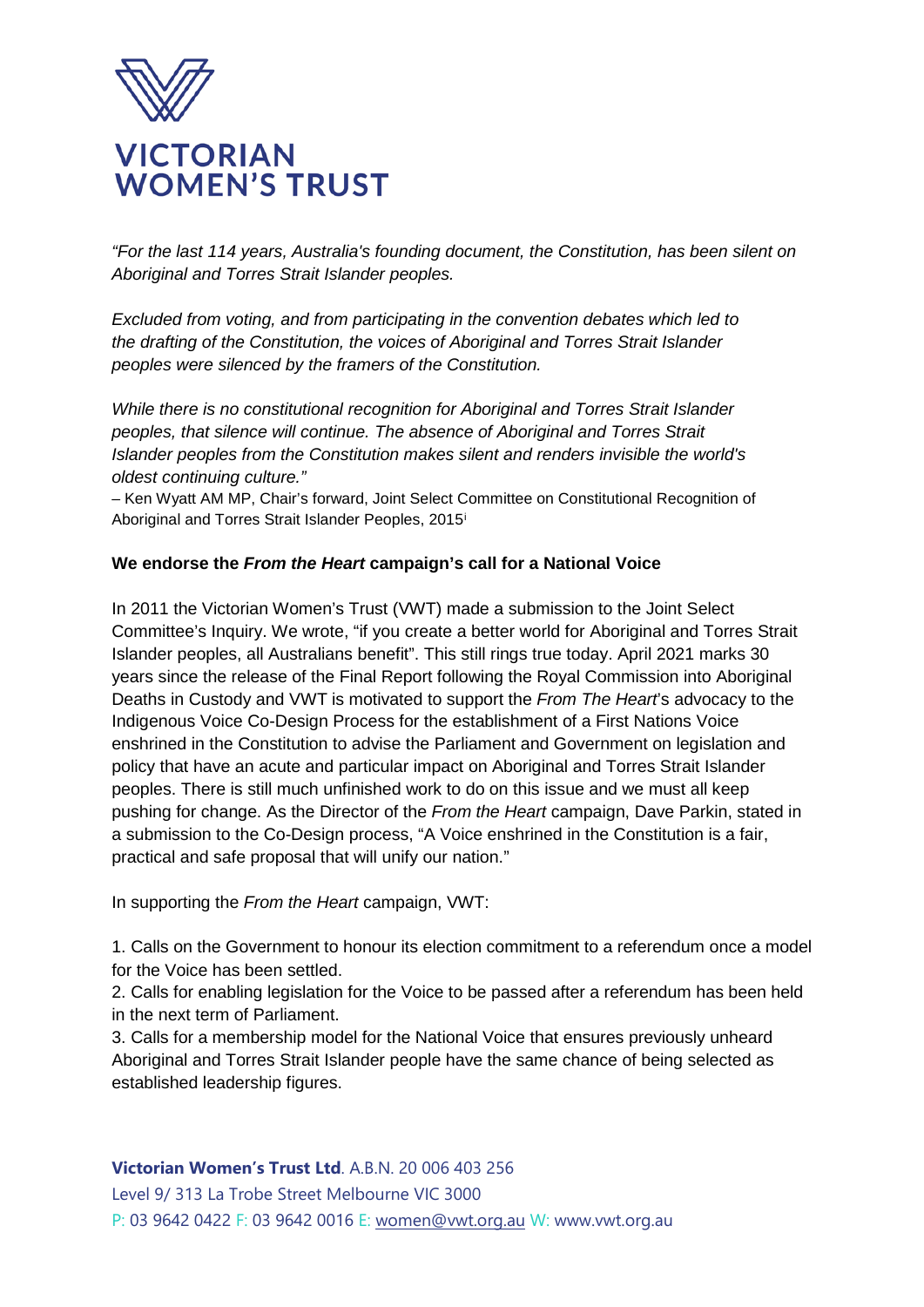VWT also notes that while there have been six government processes examining the question of constitutional recognition of Aboriginal and Torres Strait Islander peoples in the past decade, the Uluru Statement from the Heart is "the most proportionately significant consultation process that has ever been undertaken with First Peoples"[ii](#page-3-1) and must not be a squandered opportunity.

## **Our organisation**

Established in 1985, the Victorian Women's Trust is an organisation whose vision is to achieve a world where women, girls, and gender diverse people take up all of life's opportunities with respect, safety and dignity.

Throughout our 36-year history we have worked side by side with Indigenous women in creating a better nation including:

- Being in partnership and sharing offices with Aboriginal organisation Koorie Women Mean Business (KWMB) since 1994. We continue to leverage off this sustained and positive relationship by finding other means to inspire others to work together in the pursuit of justice for Indigenous Australians.
- Currently we have two Sub-Funds that grant exclusively to Aboriginal organisations and another that supports educational and leadership opportunities for Aboriginal women.
- In 2012, VWT invited eminent USA anti-violence campaigner Dr Jackson Katz to Melbourne where he took part in an unprecedented partnership initiative between the Trust and KWMB which resulted in *The Iramoo Zone*, in which some thirty Indigenous male leaders in family violence prevention participated in a highly successful masterclass with Dr Katz as a part of our *Be The Hero!* program.
- In 2018, VWT produced a documentary film with Stu Mannion, *Letters Across the Desert* which featured interviews with celebrated historian Sue Taffe and a vast array of archival photography. *Letters Across the Desert* captured the powerful partnership between Mary Bennett and Shirley Andrews as they jointly advocated in support of the rights of Indigenous Australians in the early 20th century.
- In 2019, VWT and KWMB hosted a community event with the Victorian Treaty Advancement Commissioner Jill Gallagher about the process, what treaty looks like, and what it means for Victorians.
- On 16 October 2020, VWT, along with Trish Bergin, Professor Kim Rubenstein, Hon Mary Delahunty GAICD, Dr Nikki Henningham, Kerry Wilson, Tanja Kovac, Ruth McGowan OAM, Nicolette Snowden and Professor Clare Wright OAM made a submission to Members of the AEC Redistribution Committee on the naming of the proposed new federal electorate in Victoria following the 2021 redistribution urging the Committee to name the new electorate after an Aboriginal woman in light of the fact that only 5 out of 38 Federal Electoral Divisions in Victoria (13%) are named after women, and provided a list of 34 possible women to the Committee.
- 'Warrior Woman Lane' was established in November 2020 thanks to the collective efforts of the Lisa Bellear Family, City of Melbourne, KWMB and Moondani Balluk. VWT was pleased to play a supporting role in this important community project stemming from VWT publication *Women in the Life of the City*.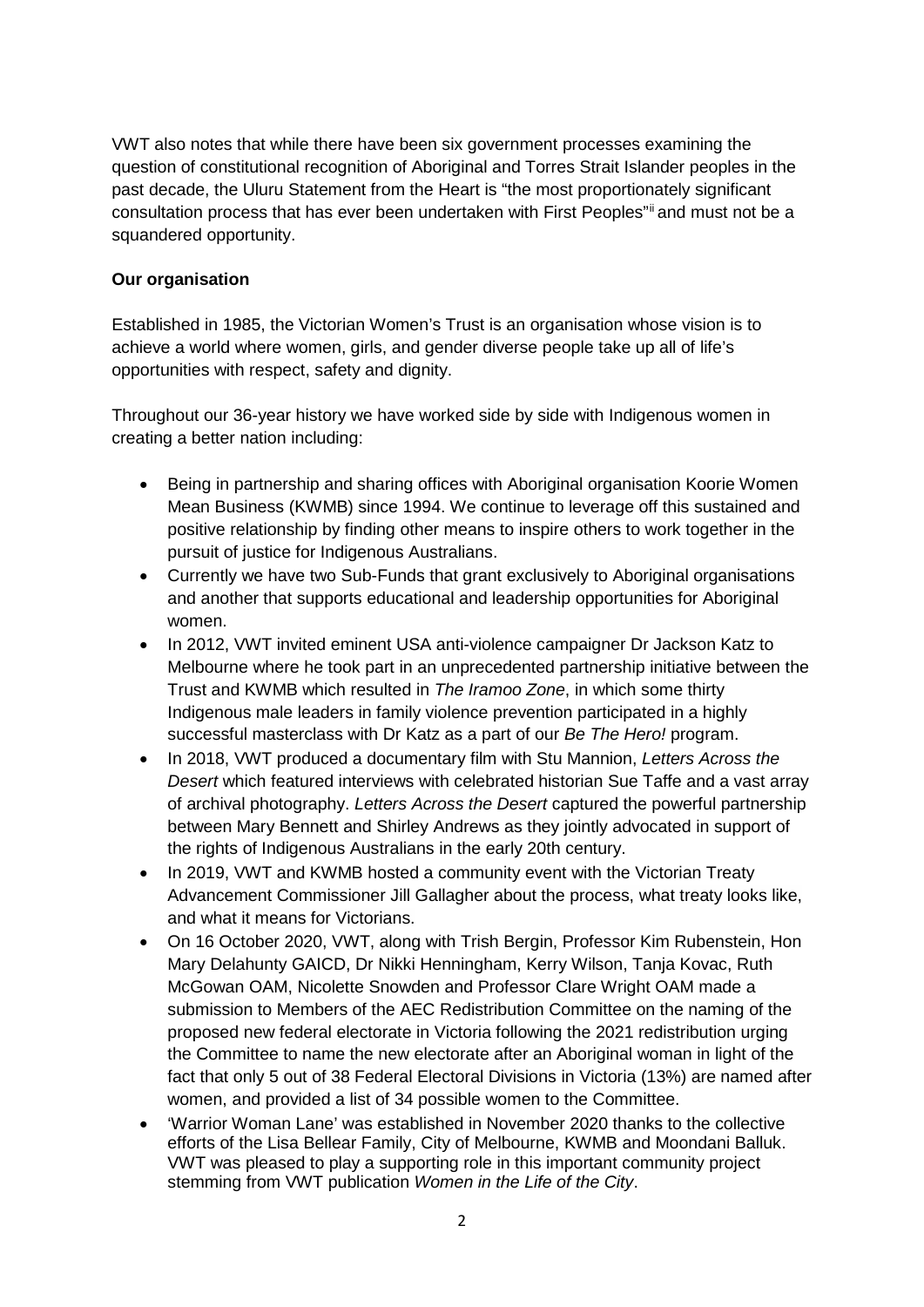# **Conclusion**

*"The committee acknowledges that recognition in the Constitution will not end racism in Australia, nor will it be a solution to the serious problems faced by Aboriginal and Torres Strait Islander peoples. However, constitutional recognition will be a vital step towards reconciliation and give a voice to Aboriginal and Torres Strait Islander peoples in a Constitution better aligned with a modern Australia."* – Ken Wyatt, 2015<sup>[iii](#page-3-2)</sup>

*"An invitation was issued to the Australian people three years ago at Uluru and support is growing. If not now, when? When our voice is protected in the Constitution from the vagaries of ideology and party politics, we will be heard, and we can have a fair and truthful relationship with the people of Australia."* – Professor Megan Davis, 2020<sup>[iv](#page-3-3)</sup>

By accurately highlighting our past – the history and role of Aboriginal and Torres Strait Islander peoples in our Constitution - we can better unite our future.

In one of VWT's early major public initiatives in the late 1990s, *The Purple Sage Project*, we drew on an inspirational statement by Gungarri Elder, Ethel Munn**:** 

*If Australians are to live together and share the country, there is the need for a 'miracle of ears'! We need people to listen and actually hear what is being said."[v](#page-3-4)*

The VWT hopes this campaign by *From The Heart* for constitutional change is successful – and generates a groundswell of support on the road to change so that Australia can have a 'miracle of ears' and use them to listen to our First Nations Voice.